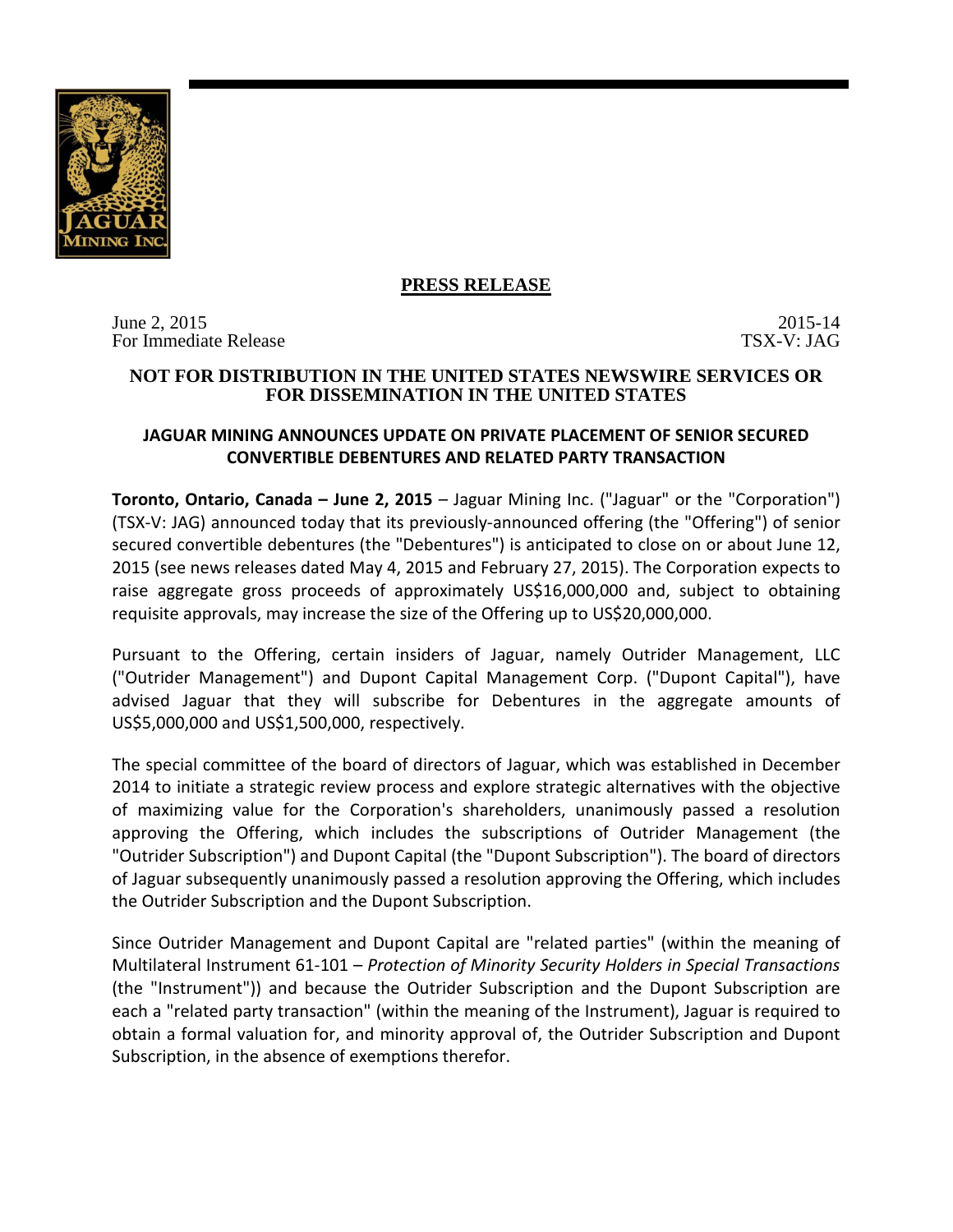For both the Outrider Subscription and the Dupont Subscription, the Corporation is exempt from the formal valuation requirement pursuant to section 5.5(b) of the Instrument on the basis that no securities of Jaguar are listed or quoted on a market specified in that provision.

With respect to the Dupont Subscription, the Corporation is exempt from the minority approval requirement pursuant to section 5.7(b) of the Instrument on the basis that neither the fair market value of the Debentures being distributed to Dupont Capital, nor the consideration to be received by the Corporation for those Debentures, exceeds C\$2,500,000, in addition to satisfying the other criteria therein. With respect to the Outrider Subscription, Jaguar has applied to the OSC and the Exchange for an exemption to allow it to obtain the minority shareholder approval described above by way of written approval from the majority of the minority shareholders rather than holding a shareholders' meeting. This exemption was sought on the basis that holding a shareholders' meeting is costly and would delay the closing of the Offering. Jaguar anticipates obtaining such exemptive relief prior, and as a condition precedent, to closing the Offering.

The information provided to disinterested minority shareholders whose consent will be sought has been filed today on SEDAR as a "Material Document" and can be accessed under the issuer profile of "Jaguar Mining Inc." on SEDAR at [www.sedar.com.](http://www.sedar.com/)

The Offering is anticipated to close on or about June 12, 2015, subject to obtaining the exemptive relief and written majority approvals of the disinterested minority shareholders as described above.

Jaguar does not intend to list the Debentures on the Exchange. The Debentures and the common shares issuable on conversion of the Debentures will be subject to a four month and one day hold period under Canadian securities laws from the date of issue of the Debentures. Completion of the Offering will be subject to a number of conditions including the approval of the Exchange.

The Corporation plans to use the net proceeds of the Offering to repay in full the outstanding US\$9.4 million credit facility held by Renvest Global Resources Fund c/o Renvest Mercantile Bancorp Inc. (the "Renvest Credit Facility") and for general corporate purposes.

This news release shall not constitute an offer to sell or the solicitation of an offer to buy any securities in any jurisdiction.

## **About Jaguar Mining Inc.**

Jaguar is a gold producer with mining operations in a prolific greenstone belt in the state of Minas Gerais, Brazil. Additionally, Jaguar wholly owns the large-scale Gurupi Development Project in the state of Maranhão, Brazil. In total, the Corporation owns mineral claims covering an area of approximately 197,000 hectares. Additional information is available on the Corporation's website at [www.jaguarmining.com.](http://www.jaguarmining.com/)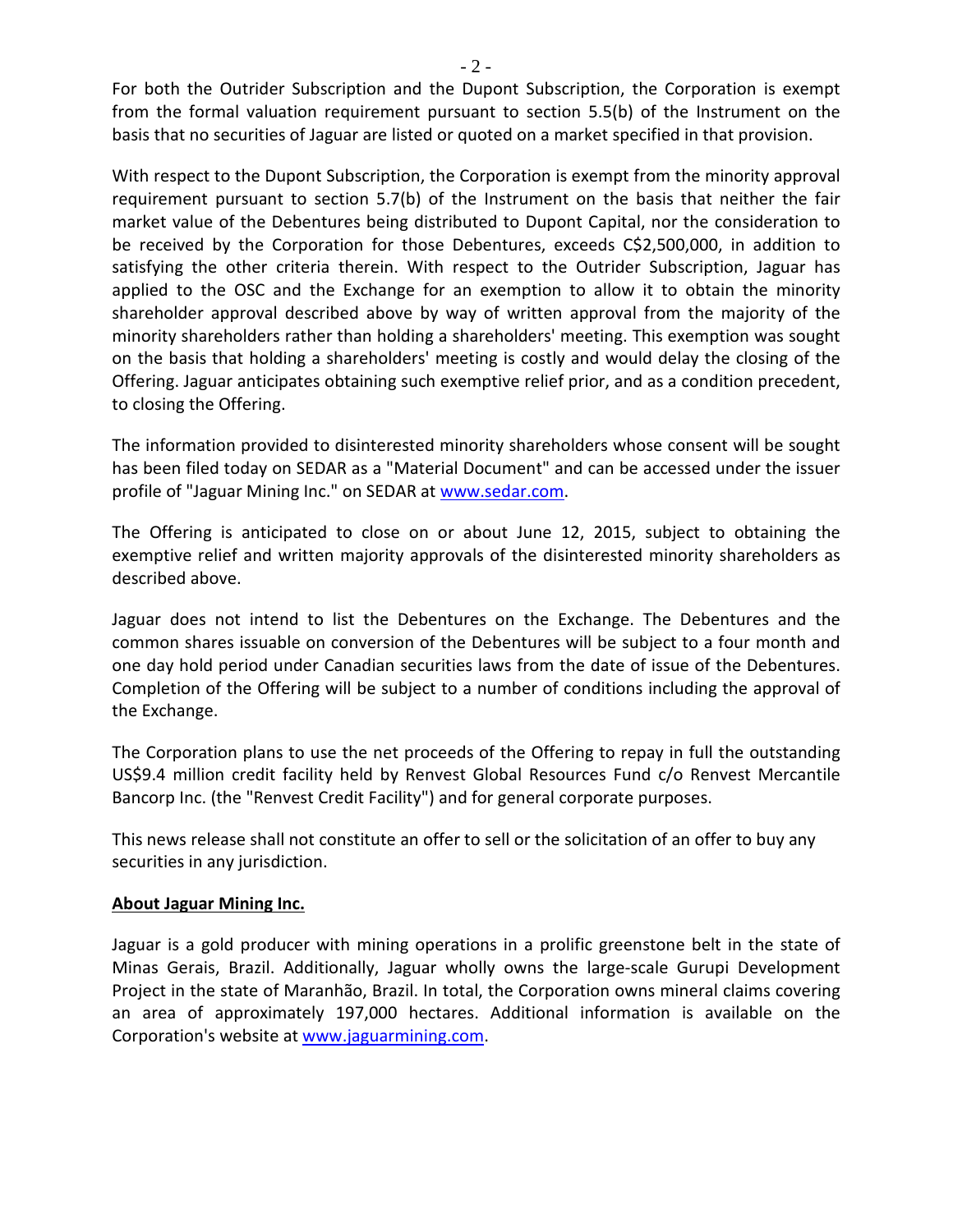#### **FOR FURTHER INFORMATION PLEASE CONTACT:**

Derrick Weyrauch Chief Financial Officer (416) 628-9601 [dweyrauch@jaguarmining.com](mailto:dweyrauch@jaguarmining.com)

#### *FORWARD-LOOKING STATEMENTS*

*Certain statements in this news release constitute "Forward-Looking Statements" within the meaning of the U.S. Private Securities Litigation Reform Act of 1995 and applicable Canadian securities legislation. Such statements constitute forward-looking statements (forecasts) under applicable securities laws relating to future events or future performance and, in this news release, include comments with respect to (i) the final terms of the Debentures and the Offering, (ii) the participation of Outrider Management and Dupont Capital in the Offering, (iii) the amount of the Offering and the subscription amount of Outrider Management and Dupont Capital, (iv) the continued support of the Offering by the special committee and board of directors of Jaguar, (v) regulatory approvals being obtained, including from the OSC and the Exchange, and the timing of such approvals, (vi) there being an exemption from the minority approval and formal valuation requirements for each subscriber under the Offering, (vii) the consent of disinterested minority shareholders being obtained in writing with respect to the Outrider Subscription, (viii) exemptive relief from the minority approval requirement with respect to the Outrider Subscription being obtained from the OSC and the Exchange, and the timing of such approvals, and (ix) the Corporation's use of the net proceeds of the Offering, including the repayment in full of the Renvest Credit Facility and for general corporate purposes. Forward-looking statements can generally be identified by the use of words such as "expected", "forecasted", "targeted", "approximately", "intends", "plans", "anticipates", "projects", "continue", "estimate", "believe" or variations of such words and phrases, or statements that certain actions, events or results "may", "could", "would", "might", or "will" be taken, occur or be achieved. In this news release, information contained in forward-looking statements is based on current expectations, estimates and projections that involve a number of known and unknown risks and uncertainties, which, if incorrect, may cause actual results to differ materially from those anticipated by Jaguar and described herein.* 

*For additional information with respect to these and other factors and assumptions underlying the forward-looking statements made in this news release, see Corporation's most recent Annual Information Form and Management's Discussion and Analysis, as well as other public disclosure documents that can be accessed under the issuer profile of "Jaguar Mining Inc." on SEDAR at [www.sedar.com.](http://www.sedar.com/) The forward-looking information set forth herein reflects Jaguar's expectations as at the date of this news release and is subject to change after such date. The Corporation disclaims any intention or obligation to update or revise any forward-looking statements, whether as a result of new information, future events or otherwise, other than as required by law. The forward-looking information contained in this news release is expressly qualified by this cautionary statement.*